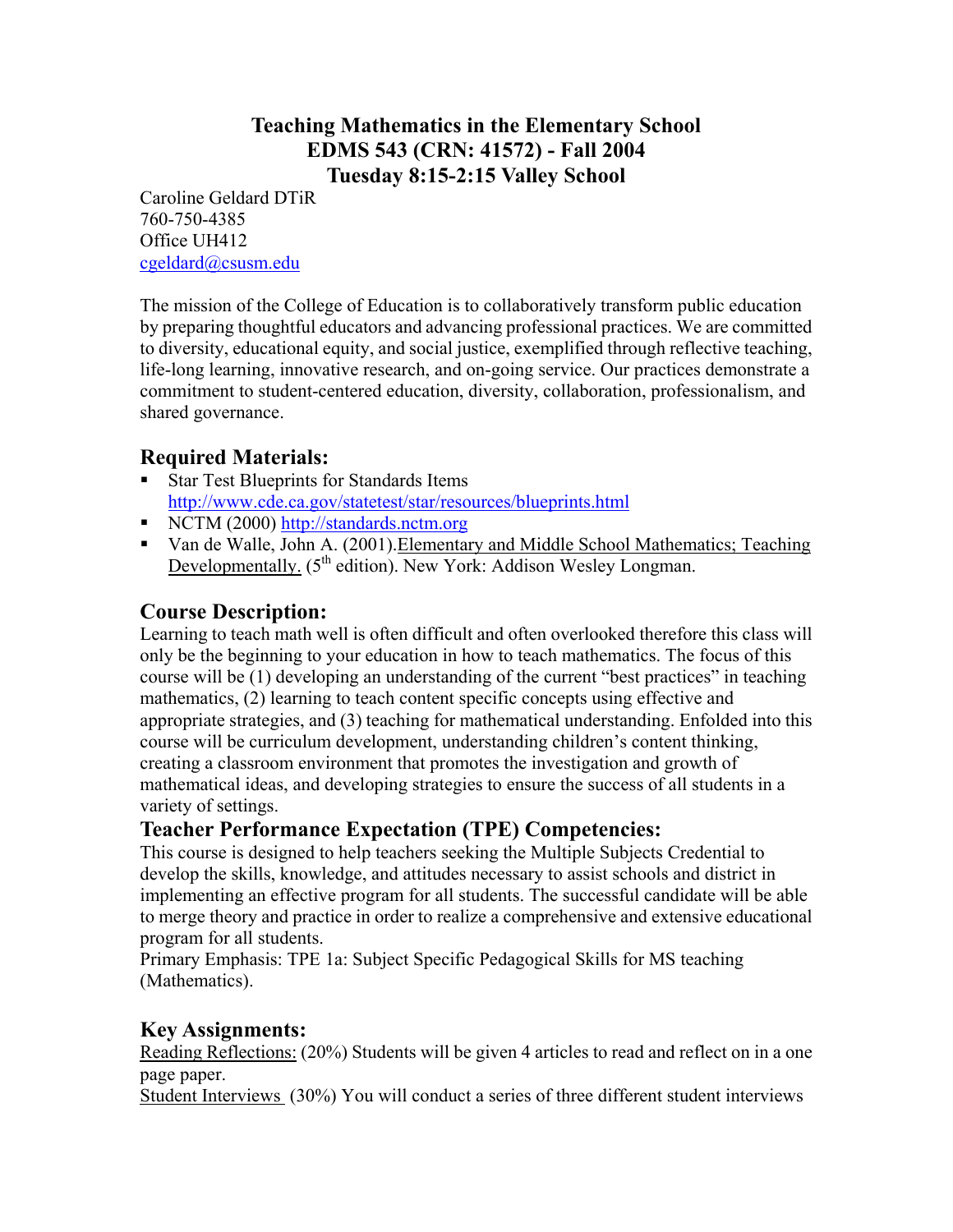based on questions provided in class. For each interview you will pose mathematical problems to a student and observe as they work through the problem. After the interview you will write a one to two paper on what you have observed.

Mathematical Research: (10%) You will research one article to share in class. You need to provide a copy for each class member and lead a discussion in a small group. Sign-ups will be in class.

Mathematical Resources and Lessons: (30%) In small groups, your team will design a lesson that you will present to a class or our class on a predetermined topic. You will compile a set of resources on your topic and then design a lesson that you will present to a class. The purpose of this activity is to prepare you for the classroom.

Mathematics Web Sites: (10%) This assignment will give you the opportunity to explore web sites in the area of elementary mathematics education. You will describe three different sites, give your opinion in connection to what you have learned through class readings and discussions. You should write a one page paper on each site.

Class participation and attendance is also very important and you will lose points for being late, missing class, or turning in assignments late. This is the beginning of being "professional".

## **Focus Questions:**

These focus questions will serve as a guide throughout this course. They will direct our thinking and study as we learn more about teaching children mathematics. When you complete this course, you should have knowledge, understanding, and experiences that will help you answer these questions.

**1. How do children develop mathematical understanding, competence, and confidence?** 

 **2. How does the culture of the classroom affect mathematical communication and learning?** 

 **3. How does the teacher help all children become successful in learning mathematics?** 

 **4. How will you continue to develop your mathematical understanding, confidence, and competence?** 

 **5. How does the teacher analyze the curriculum in relation to State Mathematical Standards?**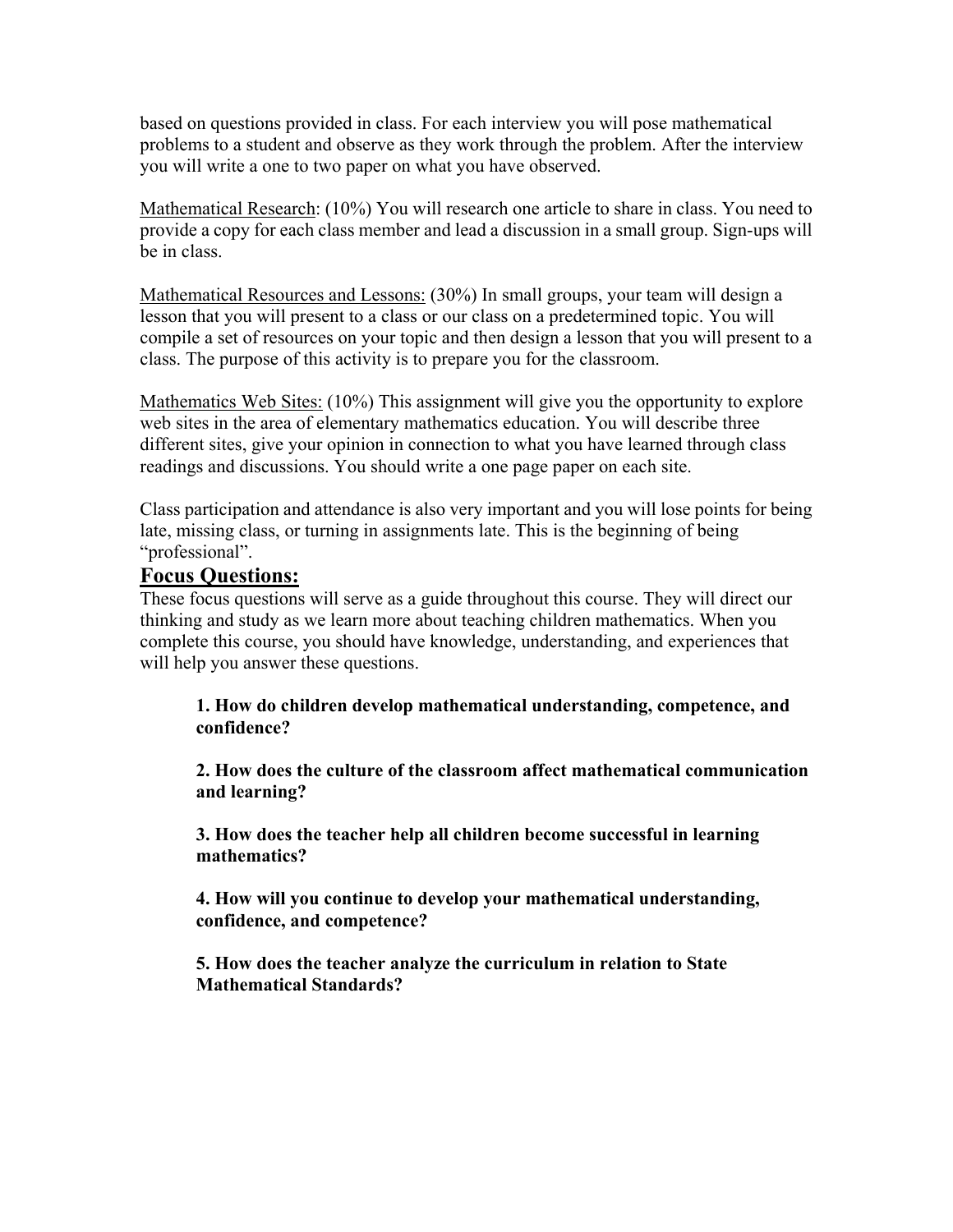## **Course Requirements:**

#### **Attendance and Participation:**

Punctual attendance and active participation are essential in this class, not only for you to learn, but so that others may benefit from your input. Late assignments will be penalized by a 10% reduction and after one week will be given a zero, no exceptions.

#### **Assignments:**

All written assignments must be typed and double-spaced. Assignments may be revised and resubmitted for re-grading up to a week after the assignment has been returned.

### ¾ **Reading Reflections:**

A 1-2 page reading reflection is required for 4 sets of articles and will be due at the beginning of the next class meeting. The purpose of this assignment is to introduce you to a variety of mathematic ideas. For each article respond to the main ideas of the literature by giving your ideas, opinions, and experiences as they relate to the topic. It is not necessary to write a summary.

### ¾ **Mathematic Web Sites: Due October 5th**

This assignment will give you the opportunity to explore web sites in the area of elementary mathematics education. You will describe three different sites, give your opinion in connection with our class readings and discuss the information on each site. You should also print an example of what you locate for each site. Your work will be evaluated on the completeness and thoughtfulness of your ideas. (1 page print-out and 1 page description for each site).

### ¾ **Student Interview Reflections Due September 14th, Sept.28th, and Oct. 12th.**

This assignment will provide you the opportunity to interview 3 different elementary students' thinking about mathematics. You will arrange to interview four students about their thinking in mathematics. After the interview, you will write a paper describing the child's ideas and strategies. You should also consider what you would do next in order to continue the child's learning experiences.

The interview questions will be presented and discussed in class.

- $\checkmark$  The best thing you can be in genuinely curious. *Remember* the point of the interview is to discover how the child thinks -not to guide the child to the correct answer.
- $\checkmark$  Your primary role is to listen. Make sure you allow enough "wait time".
- $\checkmark$  If you feel the child is really struggling and frustrated you may want to adjust the questions or if all else fails, end the interview early.

### ¾ **Planning and Teaching a Lesson/Reflection:**

For this assignment you will be divided into groups: Group A: September 28th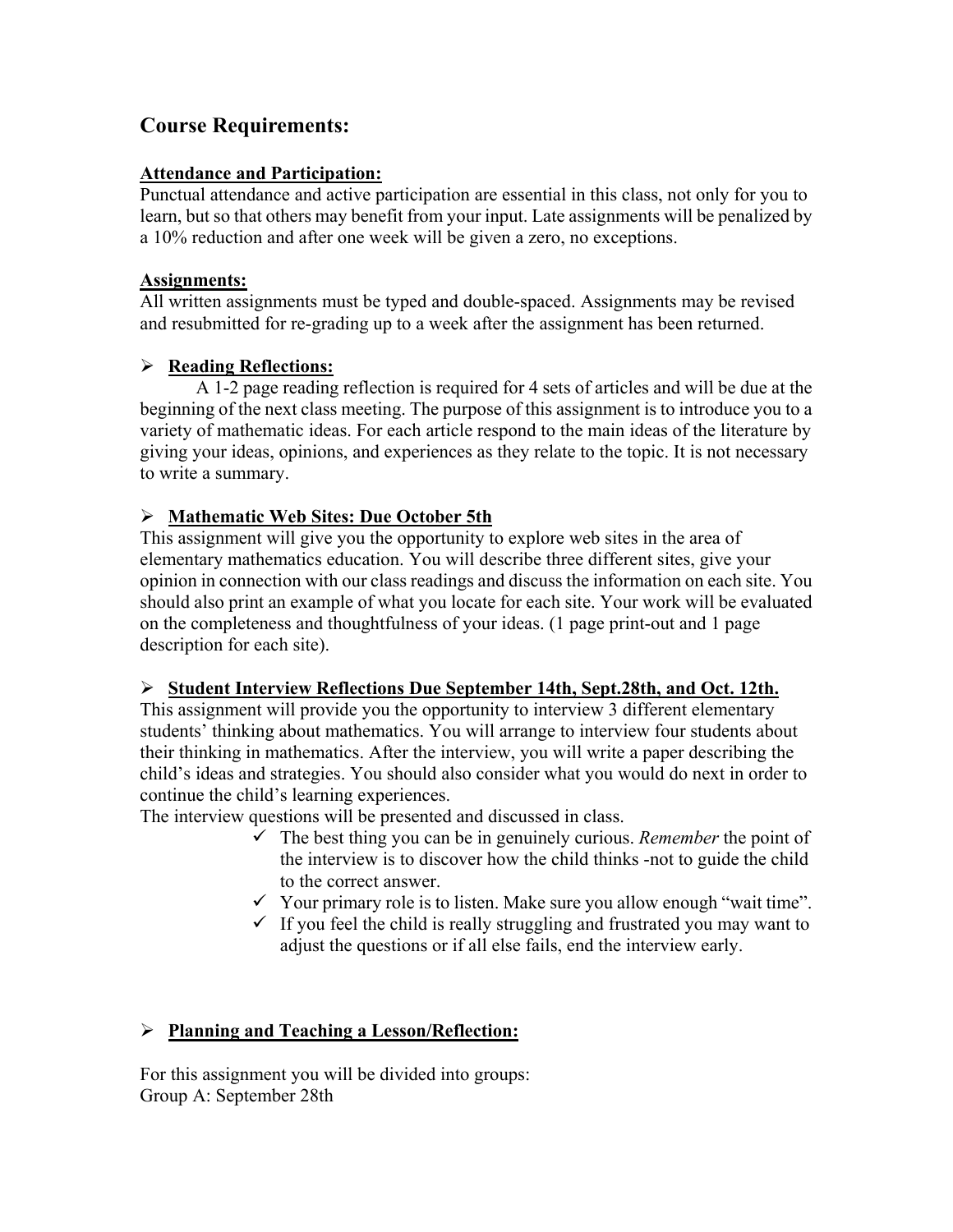Group B: September 28th Group C: October 5<sup>th</sup> Group D: October  $5^{th}$ Group E: October  $12^{th}$ Group F: October 12<sup>th</sup> Group G: October 19<sup>th</sup> Group  $H:$  October 19<sup>th</sup>

Working in small groups, your team will first compile resources on a predetermined mathematical topic and then design a lesson that you will present to a class. The purpose of this lesson is to explore a variety of resources on a specific topic and to provide an opportunity to teach a mathematical lesson. After you complete this assignment you will reflect and write about your lesson. Ask yourself what did the students learn. How do you know?, Did you need to make adjustments or changes during the lesson? What did you learn from teaching this lesson? Write a 1-2 page paper that analyzes your lesson.

#### *Good planning and teaching provide for effective learning.*

# Weekly Readings and Lessons

| August 31 <sup>st</sup> | Read chapters 1-3 Van de Walle                                                                     |
|-------------------------|----------------------------------------------------------------------------------------------------|
| September $7th$         | Read chapters 4-6 Van de Walle<br>Looking at the Standards<br><b>Assignment Student Interviews</b> |
| September $14th$        | Read chapters 9 & 10 Van de Walle<br>Developing Early Number Concepts                              |
| September $21st$        | Read chapters 11 & 12 Van de Walle<br><b>Addition and Subtraction</b>                              |
| September 28th          | Read chapters 13 & 14 Van de Walle<br><b>Multiplication and Division</b>                           |
| October $5th$           | Read chapters 15-18 Van de Walle<br>Fractions/Decimals Ratios/Proportions                          |
| October $12^{th}$       | Read chapters 19-20<br><b>Measurements and Geometry</b>                                            |